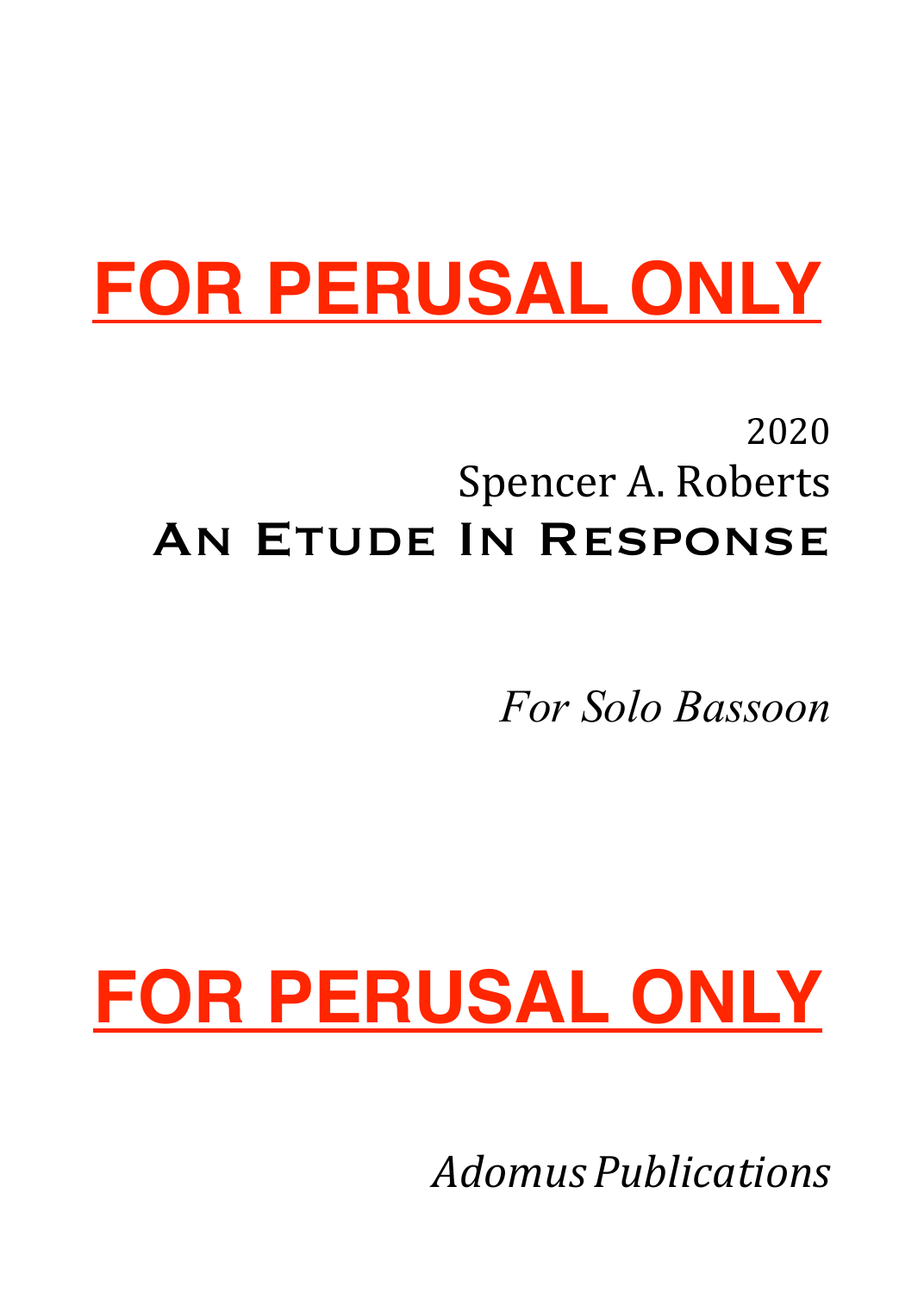### Program Notes

*An Etude In Response* is a work created in response to the Moderato con anime from Adolphus Hailstork's *Bassoon Set*. The opening three not figure

ma<sub>ting</sub> to Hailstork's work is referenced at the very beginning of the stude,  $\lambda$  ay for musical on  $\ln$  or  $\alpha$  w  $\ln$  on  $\alpha$  motional  $\ln |\alpha|$  is not his

motivic content. The slow, lyrical opening morphs into an anxious technical passage, reminiscent of a traditional etude and a derivative of the previous melodic figures; there is a reprise of the lyrical material and a codetta of sorts to bookend the work, based on the technical passage. These thoughts, or this musical paragraph, is designed to reflect on the *Bassoon Set* however it may stand alone as an intuitive and engaging work in its own right.

*Commissioned by Robyn Watson*



*adomuspublications@gmail.com*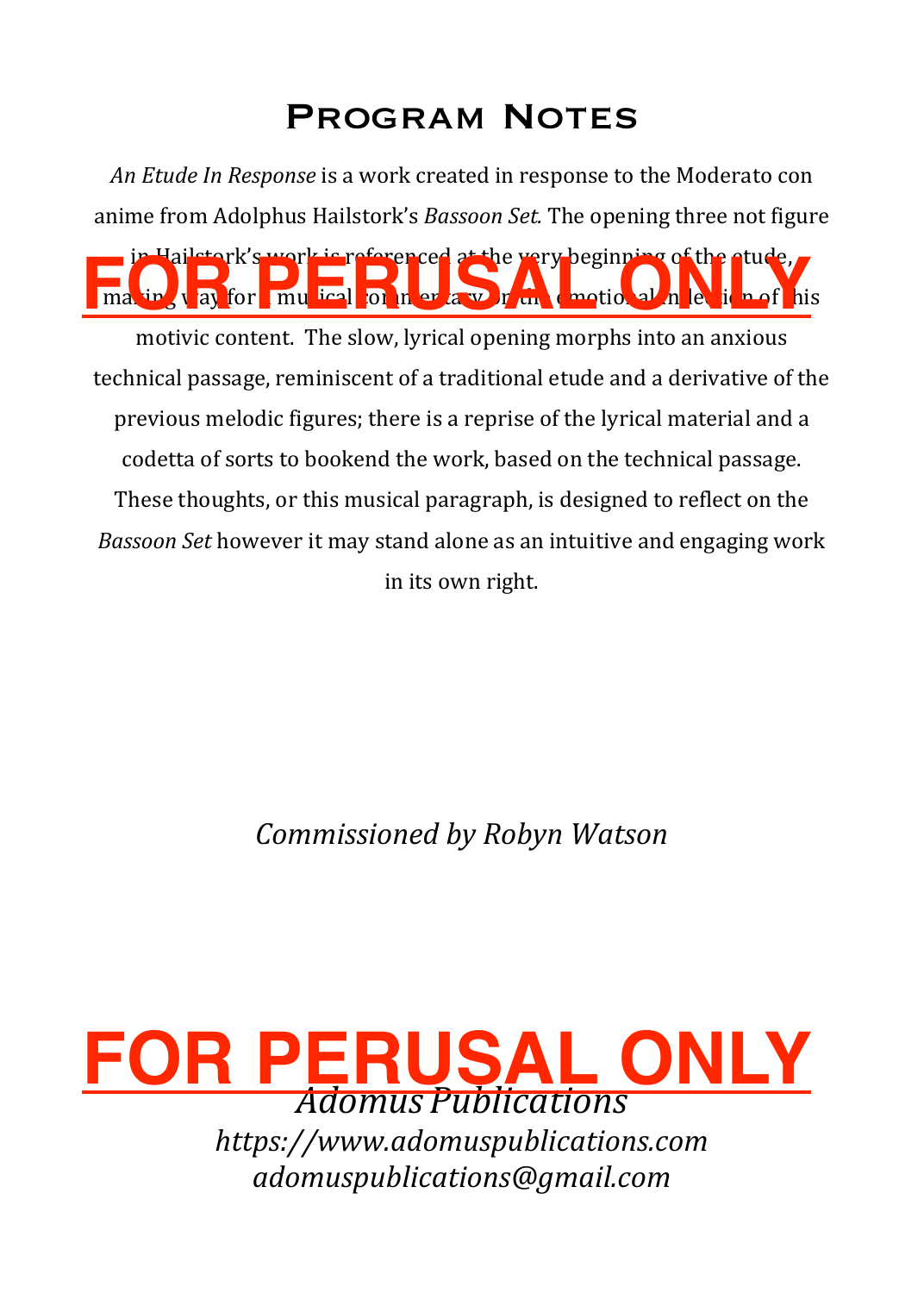#### An Etude In Response

For Solo Bassoon

Spencer A. Roberts b. 1996





Copyright © 2020 Spencer A. Roberts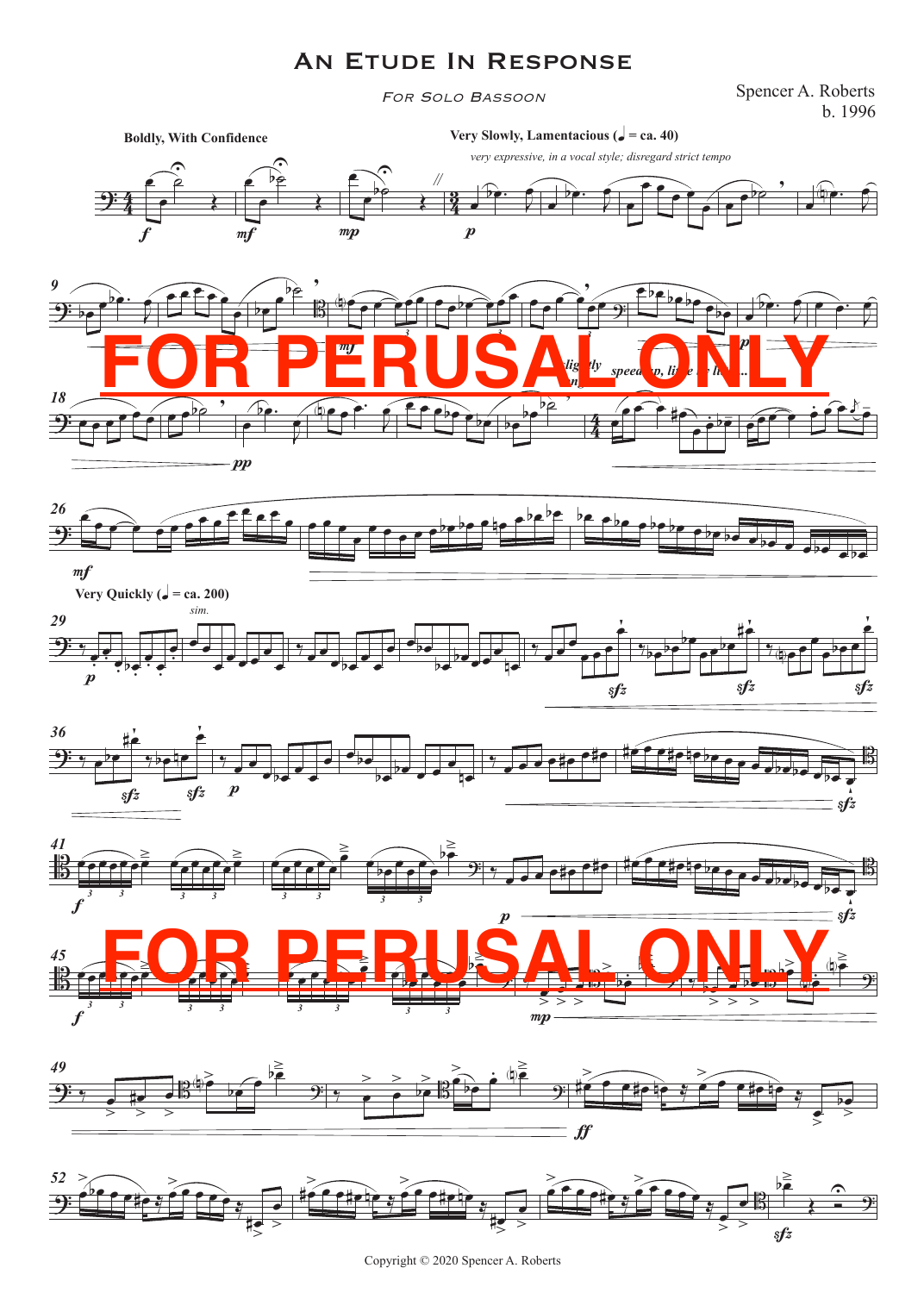











**Boldly Again, With Confidence**